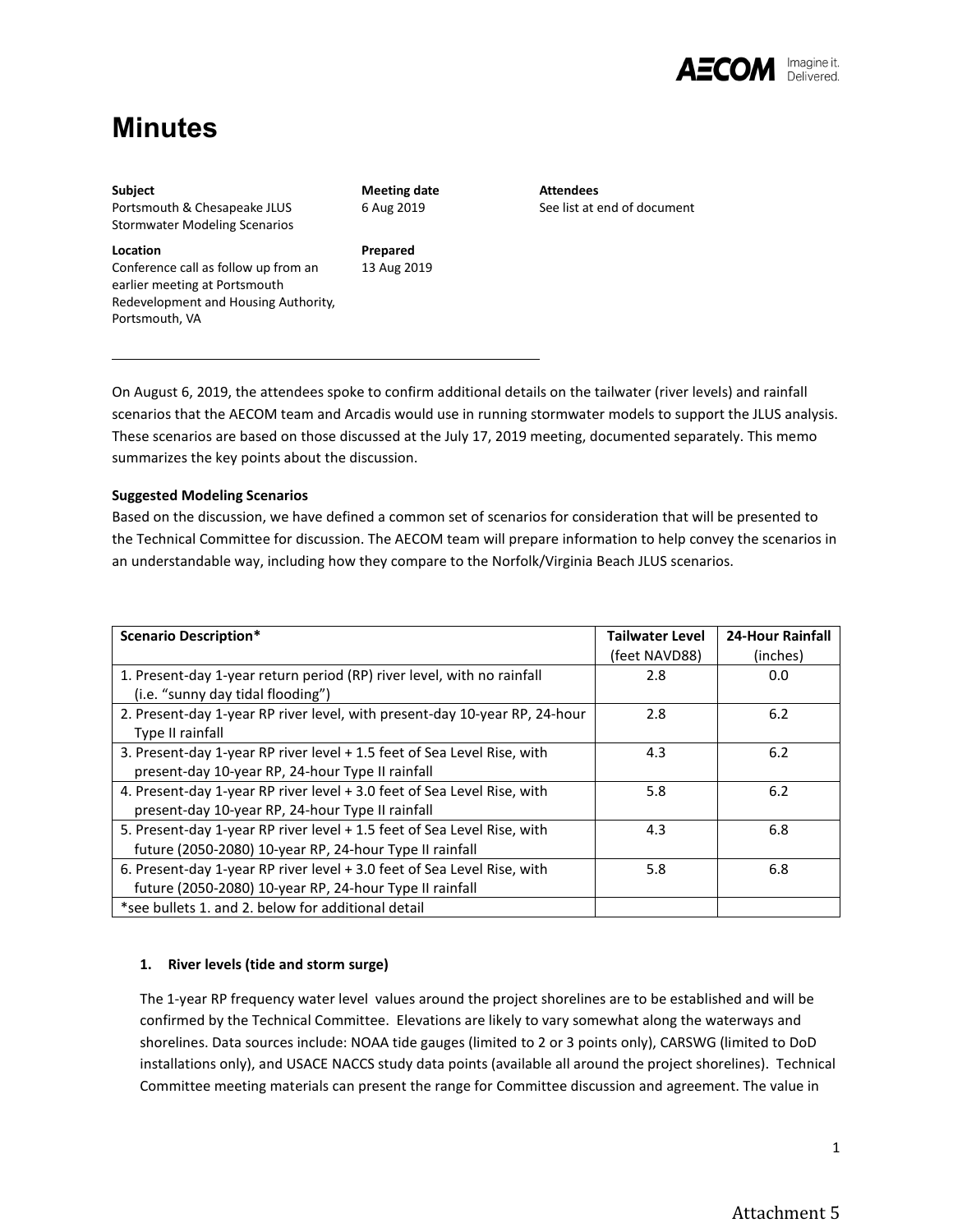

the table above is the current 1-year return period value at the Sewells Point NOAA tide station, and it is similar to the minor tidal flooding level used in the Norfolk and Virginia Beach JLUS.

The rationale for using a defined frequency (based on annual probability, expressed as "return period") is that a primary benefit of the JLUS analysis will be to estimate the frequency – in a given year or some other defined period of time – when access to various facilities and corridors is likely to be blocked by flooding. Put another way, using input conditions for river level and rainfall that can be tied to a certain frequency of occurrence will allow the JLUS team to estimate how often the level of service of assets and roadways will be impaired by flooding, which will help to prioritize solutions.

## **2. Rainfall values**

Present-day and future rainfalls will be those recommended in the May 2019 edition of the City of Virginia Beach, Dept. of Public Works, Draft Design Standards Manual, Section 8.3.2 (Table VIII-1). These values were developed by the City of Virginia Beach and their consultants, to reflect the fact that measured rainfall statistics show higher rainfall intensities than those published in NOAA Atlas 14 and to incorporate anticipated increased future rainfall intensities.

Note that both cities' scopes of work for stormwater modeling include more than one return period for rainfall events. Team should consider what additional rainfall amounts (higher or lower than the base 10-year frequency amount) would be good to include in the study.

Tim Hare suggested an idea of potentially using a range versus a specific number for future rainfall levels. The AECOM team would need to better understand how this could work and if the outputs would be compatible with the overall JLUS analysis and scope of work. Concerns exist about how range outputs would be used to do vulnerability analyses and other elements of the JLUS analysis.

| Task                                                           | Lead                 | <b>Status</b>       |
|----------------------------------------------------------------|----------------------|---------------------|
| AECOM and Moffatt and Nichol to coordinate with Arcadis        | AECOM to set up      | Next call TBD       |
| to confirm various model logistics and assumptions about       | coordinating call    |                     |
| how to capture and document surface flooding, various          |                      |                     |
| hydraulic parameter assumptions, and how water level and       |                      |                     |
| surface flooding results will ultimately be delivered in a way |                      |                     |
| that can be pulled into the JLUS's project's GIS layers for    |                      |                     |
| mapping and analysis                                           |                      |                     |
| AECOM to hold call with Chesapeake to confirm model            | AECOM to set up call | Tentatively 8/16/19 |
| assumptions                                                    |                      |                     |
| Develop summary PPT to describe recommended flood              | <b>AECOM Team</b>    | August              |
| scenarios (for distribution before and discussion at next      |                      |                     |
| Technical Committee meeting)                                   |                      |                     |

### **Next Steps**

#### **Attendees:**

Ben McFarlane, HRPDC Andrea Sweigart, AECOM Seshadri Iyer, AECOM Mike Sabon, AECOM Brian Joyner, Moffat and Nichol